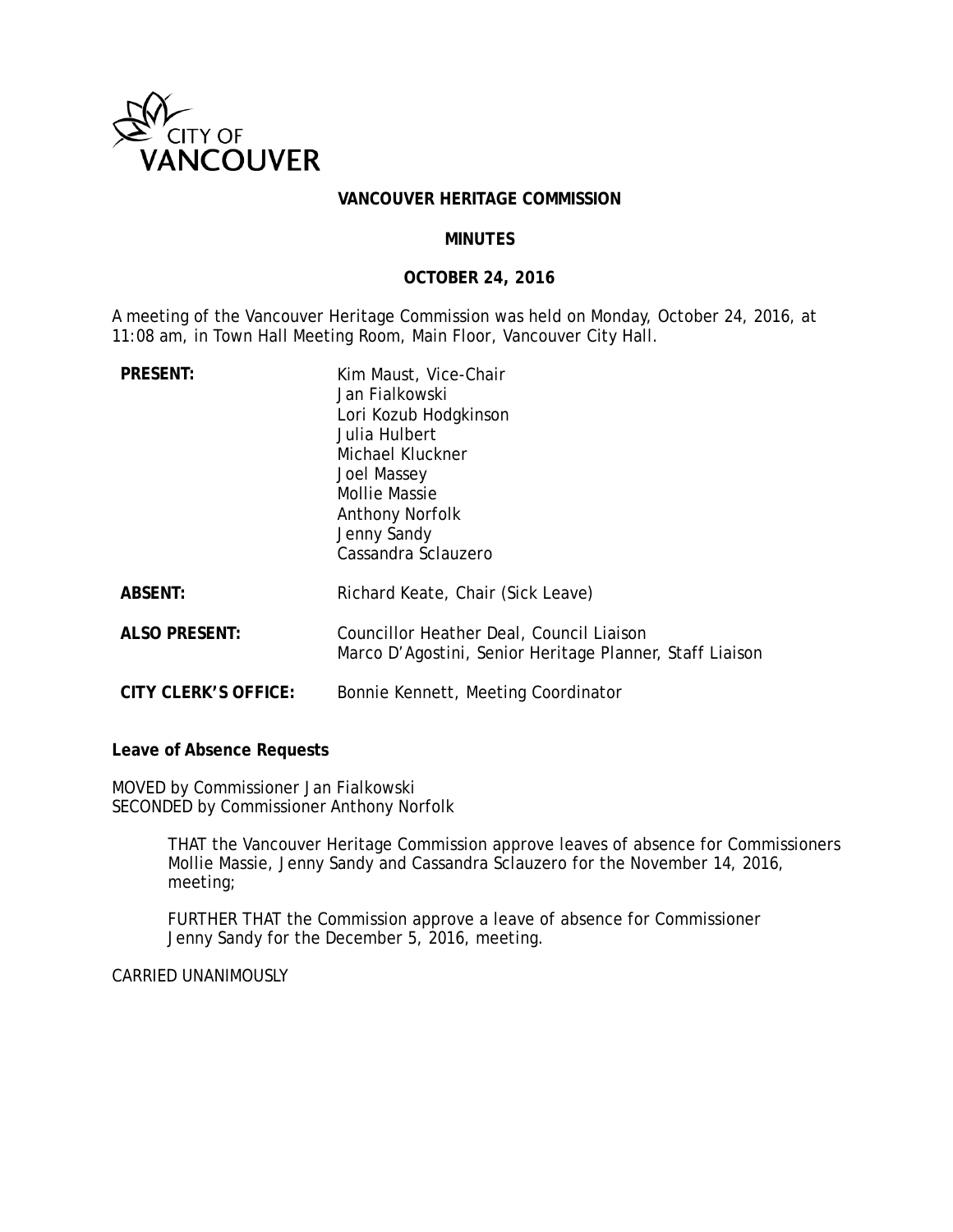# **Approval of Minutes**

MOVED by Commissioner Anthony Norfolk SECONDED by Commissioner Jan Fialkowski

> THAT the Vancouver Heritage Commission approve the minutes from the meeting held October 3, 2016, as circulated.

CARRIED UNANIMOUSLY

# **1. Business Arising from the Minutes**

None

- **2. Conservation Review**
- **(a) 119 Water Street DE 420246 B(M), B(M), B(M), (M)**

# **Issues:**

- demolition of the Gaslight Square building;
- compatibility of the proposed replacement buildings within the context of the historic character of Water Street and Gastown;
- heritage conservation of the three heritage "B" listed buildings and the amount of preserved /retained historic fabric, including the structure;
- design of the proposed rooftop addition to three heritage buildings;
- proposed height, preservation of the saw-tooth streetscape profile, preservation of public views of the North Shore mountains;
- architectural definition and character of the lane façade; and
- overall compliance with the HA-2 District Schedule and Design Guidelines.

**Applicants:** Bryce Rositch, Architect, Rositch Hemphill Architects Donald Luxton, Heritage Consultant, Donald Luxton and Associates Inc.

**Staff:** Zlatan Jankovic, Heritage Planner

Staff and the applicant team reviewed the application and responded to questions.

MOVED by Commissioner Michael Kluckner SECONDED by Commissioner Mollie Massie

> THAT the Vancouver Heritage Commission supports Development Permit Application DE420246, to redevelop 119 Water Street, as presented at the October 24, 2016, meeting, noting the following:

- The Commission regrets the loss of Gaslight Square;
- The new buildings are compatible but distinguishable;
- The sawtooth character of the Water Street streetscape is retained;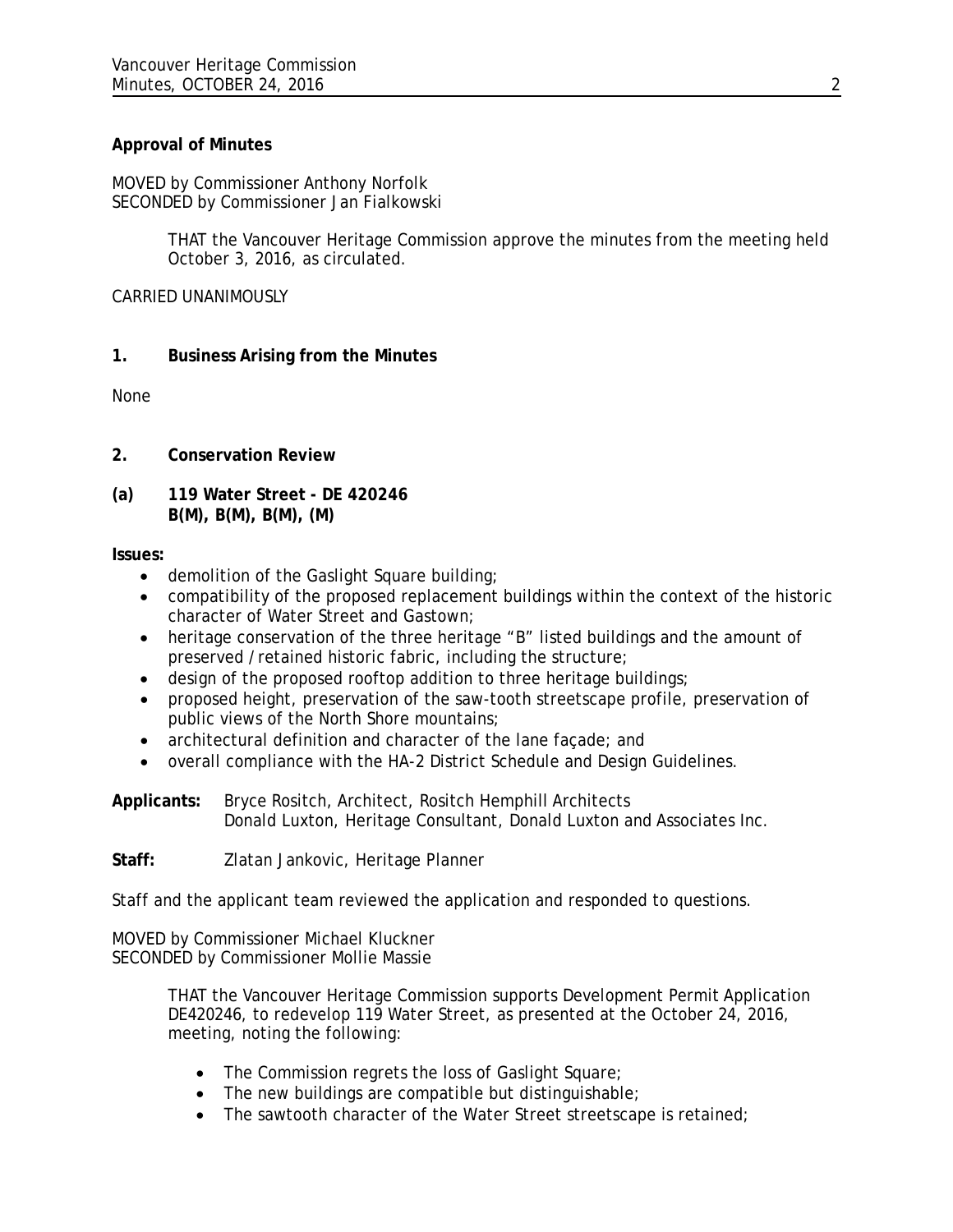- The rooftop additions are very well set back and will not be evident from the street;
- The Commission supports the density and height of the development;
- The monolithic nature of the rear facade is acceptable;
- The Commission supports the degree of conservation of the three buildings, including the retention of their structure. The proposal to put the facade of the Differencia Building back to its original configuration is a very positive aspect of the project; and
- The Commission requests design development of the red-brick facade; brick is a desirable material, the form and massing are acceptable, but design development could make it more distinguishable from nearby historic buildings.

CARRIED UNANIMOUSLY

*\* \* \* \* \** 

*The Commission recessed at 11:48 am and reconvened at 11:59 am.*

*\* \* \* \* \** 

- **(b) 128 W. Pender Sun Tower Dome Resurfacing "A", "M"**
- **Issues:** Is application of a different material for resurfacing the Sun Tower dome roof appropriate? Is it in accordance with the Standard and Guidelines for the Conservation of Historic Places in Canada?
- **Applicant:** Barry McGinn, Architect, McGinn Engineering & Preservation Ltd.
- **Staff:** Zlatan Jankovic, Heritage Planner

Staff and the applicant reviewed the application and responded to questions.

MOVED by Commissioner Jenny Sandy SECONDED by Commissioner Julia Hulbert

> THAT the Vancouver Heritage Commission supports the application to replace the terracotta tile roof at 128 West Pender Street, Sun Tower, with copper sheeting, as presented at the October 24, 2016, meeting, retaining the detailing of the original, as part of the general seismic stabilization project for this designated heritage building;

FURTHER THAT the Commission notes that the turquoise colour of the painted roof has become a character-defining element of the building, and wishes to ensure that the evolution of the patina of the copper toward a turquoise colour is highly desirable; and

AND FURTHER THAT the Commission suggests an educational piece about the history of the roof might be a desirable adjunct to the project.

CARRIED UNANIMOUSLY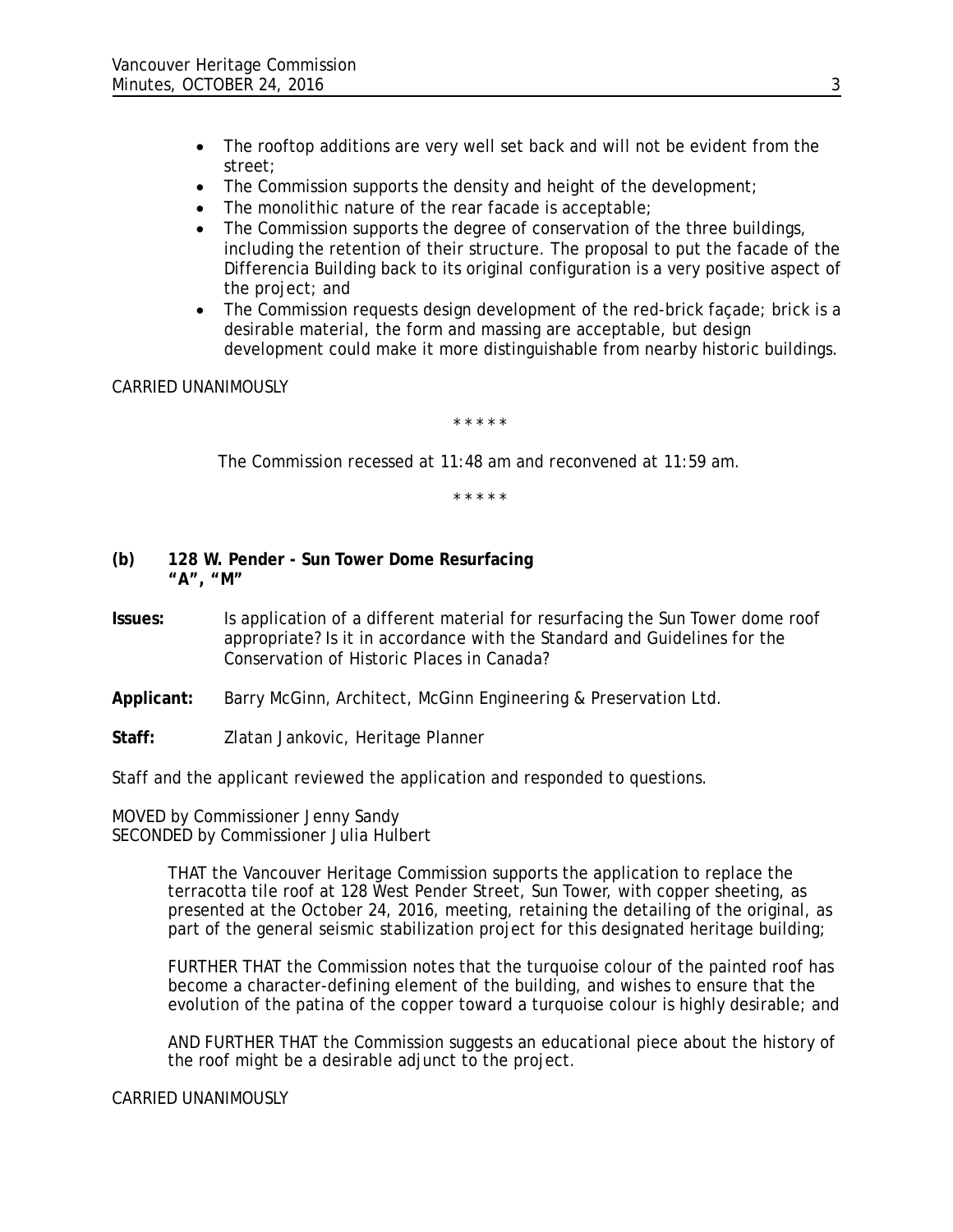### **3. Sign By-law Review**

City-Wide & Regional Planning staff provided an update on proposed changes to the Sign bylaw, and responded to questions. It was noted a staff report is set to go forward to Council in early 2017.

MOVED by Commissioner Joel Massey SECONDED by Commissioner Kim Maust

> THAT the Vancouver Heritage Commission thanks the staff working on changes to the Sign By-law for its presentation at the October 24, 2016, meeting, noting the need for signage at street level and on upper levels for offices and retail uses on the upper floors of heritage buildings.

CARRIED UNANIMOUSLY

# **4. Heritage Action Plan Update**

City-Wide and Regional Planning staff, along with consultant Donald Luxton, Donald Luxton and Associates, provided an update on the Heritage Action Plan including work on the Historic Context Statement, Thematic Framework, Heritage Register System Plan and Heritage Conservation Program Review. It was noted public consultation will continue in November and a report to Council will go forward in 2017.

MOVED by Commissioner Michael Kluckner SECONDED by Commissioner Mollie Massie

> THAT the Vancouver Heritage Commission thanks the consultant, Donald Luxton, for the update to the Heritage Action Plan and supports the work done to date.

### CARRIED UNANIMOUSLY

### **5. New Business**

### **Acknowledgments**

MOVED by Commissioner Kim Maust SECONDED by CommissionerJenny Sandy

> THAT the Vancouver Heritage Commission thanks former School Trustee Penny Noble for her service on the Commission.

CARRIED UNANIMOUSLY